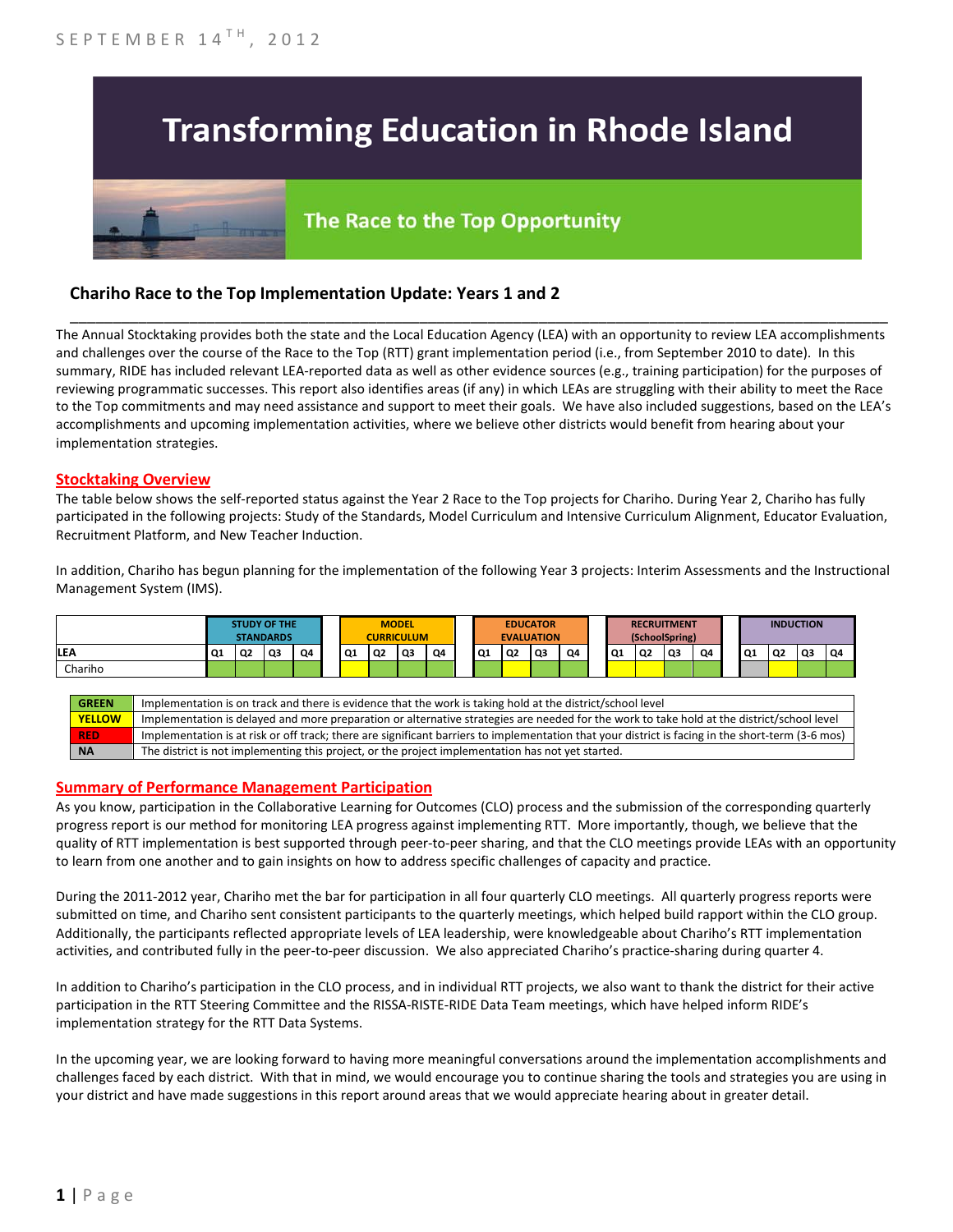#### **System of Support 1: Standards and Curriculum**

As of July 2012, Chariho is on track against the System of Support 1 Year 1 and Year 2 commitments and tasks for Race to the Top, reflected in the tables below. Based on the quarterly progress reports submitted by Chariho, we have assessed the district as 'on track', 'delayed' or 'off track/at risk' on each task utilizing the criteria described on page 1 of this report.

| <b>Study of the Standards</b>                                   | Year 1:<br>SY10-11 | Year 2:<br>SY11-12       |  |
|-----------------------------------------------------------------|--------------------|--------------------------|--|
| Identify educators to participate in the Study of the Standards | $X^*$              | $\overline{\phantom{a}}$ |  |
| Specify names and invite participants                           |                    |                          |  |
| Coordinate schedule with RIDE for all participants              |                    | $\mathbf{\Lambda}$       |  |
| Complete planned educator training                              | $\sqrt{ }$         | $\overline{\phantom{a}}$ |  |

*\*Please note: the 'x' in the above table represents the anticipated completion timeline set by RIDE, not when the district completed the task.*

| Intensive Curriculum Alignment and Model Curriculum Development                                                                                                                                                                                           |  |   | Year 2:<br>SY11-12 |  |
|-----------------------------------------------------------------------------------------------------------------------------------------------------------------------------------------------------------------------------------------------------------|--|---|--------------------|--|
| Develop and communicate a multi-year Transition Plan for the Common Core State Standards implementation, including clear<br>expectations for school level transition benchmarks and a plan for developing a curriculum aligned to the CCSS in grades K-12 |  | x | ⋏                  |  |
| Identify opportunities for educators to work collaboratively to deepen understanding of CCSS (e.g. Common Planning Time, grade<br>level team, department meetings, faculty meetings)                                                                      |  | x | x                  |  |
| Conduct analyses of each core curricula to ensure that each is aligned to standards, guaranteed and viable                                                                                                                                                |  |   |                    |  |
| ldentify which, if any, curriculum development is needed as well as the method by which curriculum will be developed (i.e. Model<br>х<br>Curriculum with the Charles A. Dana Center, through an LEA cohort, or individually)                              |  | x |                    |  |
| Create implementation plan, including the identification of aligned resources, to support roll out of new curricula                                                                                                                                       |  | x | x                  |  |
| Develop curriculum aligned to the Common Core State Standards, including participation in Dana Center curriculum writing and<br>leadership sessions (if applicable)                                                                                       |  | X | Χ                  |  |

As noted in Chariho's quarterly progress reports, the district met their RTT goals (i.e., 4 per building) for educator participation in the Study of the Standards training sessions.

To encourage teacher engagement in the transition to the Common Core State Standards (CCSS), Chariho distributed the CCSS in hard copy to all certified teachers in the district at the start of the 2011-2012 school year and provided professional development to all teachers at the elementary and secondary levels to increase understanding of the CCSS. Additionally, elementary building leaders engaged staff at grade levels in activities to enhance their learning of CCSS, and district leadership and the math team explored materials to help in transitioning to CCSS. A CCSS transition team was established to support the transition by discussing issues related to the transition and communicating with the school community. Chariho building administrators led math CCSS sessions on deconstruction and trajectories for teachers during the school year. Additionally, the district has attended supplemental professional development geared towards increasing readiness to transition through focusing on text complexity, developing text-dependent questions, and deepening understanding of the mathematics standards.

Chariho has made significant progress against implementing a guaranteed and viable curriculum aligned to the new Common Core State Standards. During the 2011-2012 school year, Chariho worked with several other districts and the Dana Center to create a K-12 mathematics model curriculum aligned to CCSS. Chariho teachers reviewed the CCSS math scope and sequence developed in partnership with other districts and participated in a feedback survey on that work. RIDE is pleased to note that Chariho also received grant-funding from RIDE to create a professional learning community (PLC) focused on writing math lesson plans in order to support the units of study aligned to the CCSS. In addition, the district received mini-grant funding from RIDE to work with several other districts to create resources and lesson plans aligned to a K-12 ELA model curriculum.

In their quarterly progress reports, Chariho noted that they have encountered the following challenges around this work:

- Implementation of the CCSS requires additional development for teachers, capacity for administrators, and resources
- Limited time/availability to share the information from sessions with other team members
- Teachers are required to be out of the classroom in order to complete this work
- Limited number of facilitators that can support teacher understanding of the new standards as well as curriculum and lesson plan writing that reflect the instructional shifts required by the CCSS

During the quarter four CLO meeting, Chariho shared their progress and approach towards transition to the Common Core and blended literacy with their CLO colleagues. We believe that the sharing of those practices will accelerate the transition to the Common Core for all districts involved in this important work and hope that you will continue to share the curriculum materials you are developing with your fellow CLO colleagues during upcoming meetings, or with all districts through the Instructional Management System (IMS). We look forward to hearing about your progress working collaboratively with the other districts, and on new in-district initiatives, as well as the successes and challenges you encountered along the way as you (and all districts) begin planning for next steps following the Common Core State Standards alignment.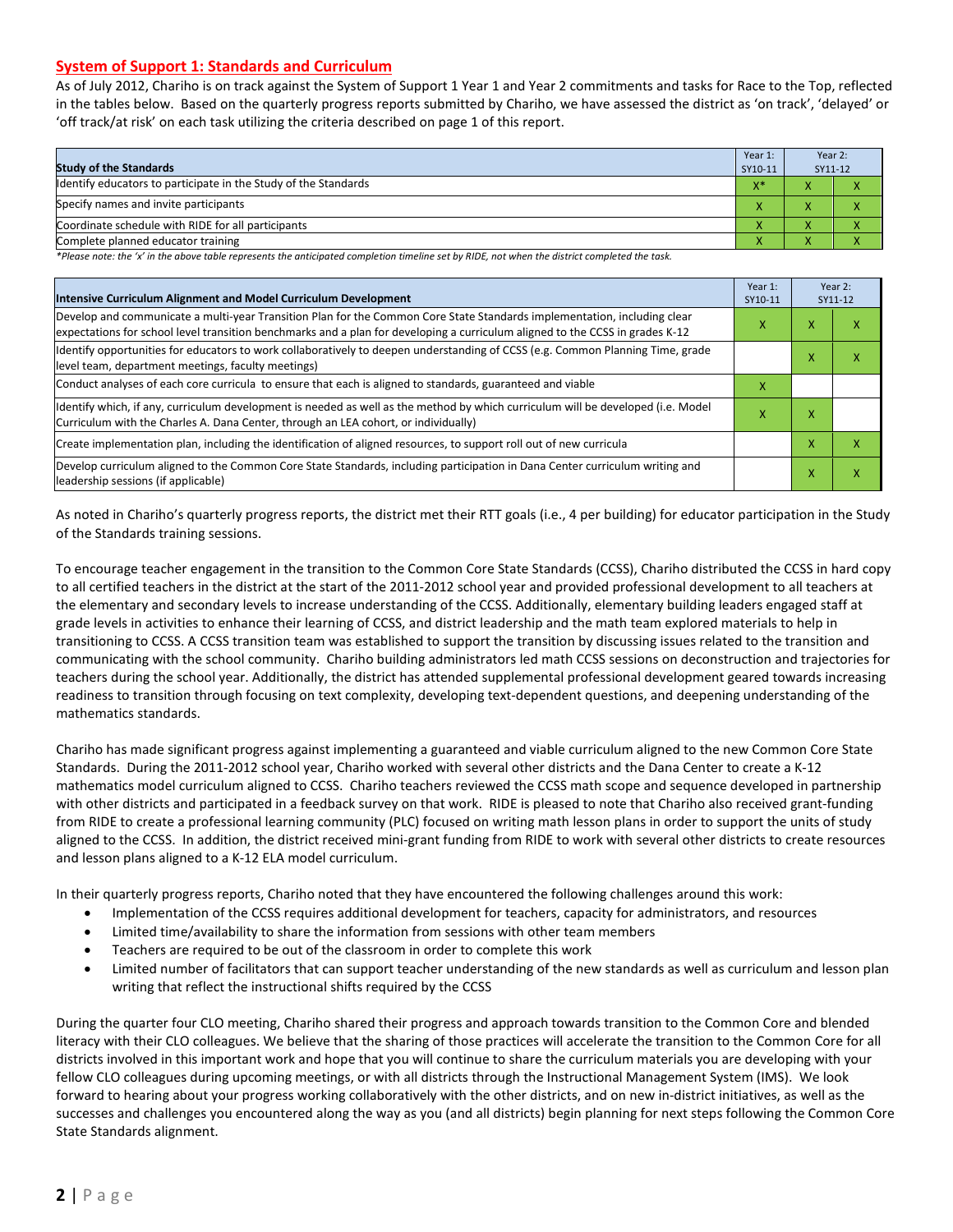#### **System of Support 2: Instructional Improvement Systems**

As of July 2012, Chariho is on track against the System of Supports 2 Year 1 and 2 commitments and tasks for Race to the Top. Additionally, RIDE would like to once again thank Chariho for their active participation in the RISSA-RISTE-RIDE data team meetings; this level of participation was integral to the implementation of our RTT data systems.

Thus far, Chariho has reported that they intend to implement the interim assessments in the upcoming school year and has registered for training on the administration and scoring of the assessments. Additionally, Chariho has also registered/attended training on the Instructional Management System (IMS) Primary (Pinnacle) and RtI (Exceed) platforms, as well as for Administrator training.

Chariho has indicated that the district will implement the formative assessment professional development modules, as well as the 'Data Use' professional development series, during the 2013-2014 school year.

RIDE would like to remind the district that several crucial configuration steps must be taken before the district can implement the RTT data systems (including the IMS and Educator Performance and Support System (EPSS)). Additionally, some functionality in the IMS is dependent upon the timely submission of Teacher-Course-Student data. For questions or concerns, contac[t helpdesk@RIDE.ri.gov](mailto:helpdesk@RIDE.ri.gov)

In the upcoming CLO sessions, we look forward to hearing about the successes and challenges that Chariho has encountered while implementing these systems, as well as the district's progress around building teacher engagement in the various IMS tools and resources. Additionally, for those participating in the 'Data Use' professional development, we would be interested in hearing some of the strategies that Chariho has learned regarding deepening collaboration around data and using data to change instructional outcomes.

| <b>Interim Assessments</b>                                                                                                                                                              | Year 1:<br>SY10-11 | Year $2:$<br>SY11-12 |
|-----------------------------------------------------------------------------------------------------------------------------------------------------------------------------------------|--------------------|----------------------|
| Identify method by which all educators will have access to interim assessments                                                                                                          |                    |                      |
| Develop timeline for training of all educators in the use of interim assessments utilizing train-the-trainer model                                                                      |                    |                      |
| Develop protocols or expectations regarding the use of interim assessment to inform instruction including timelines for<br>administration and process for scoring and reporting results |                    |                      |

| <b>Instructional Management System (IMS)</b>                                                                                                                                                                                           | Year 1:<br>SY10-11                            |   | Year 2:<br>SY11-12 |
|----------------------------------------------------------------------------------------------------------------------------------------------------------------------------------------------------------------------------------------|-----------------------------------------------|---|--------------------|
| Designate an LEA data steward to support decision making around data collections and systems implementation and to provide input<br>and feedback on data initiatives through designated representatives                                | <b>Identify</b><br><b>LEA Data</b><br>Steward | x |                    |
| Maintain data quality standards of local student information systems and upload local assessment data and program information as<br>required by RIDE in a timely manner                                                                |                                               |   |                    |
| Review the RIDE IMS Training Plan and develop a multiyear training and implementation plan to provide all educators with access<br>and training on the system                                                                          |                                               |   |                    |
| Based on IMS Training Plan guidance, register and attend training for Administrative Users (i.e. users who will maintain and configure<br>both the Primary IMS and RtI Module) and LEA Trainers (i.e. staff to be trained as trainers) |                                               |   |                    |
| Following RIDE training, LEA Administrative Users and LEA Trainers configure the IMS for educator use and to provide end users with<br>access and training needed to utilize the IMS for daily activities                              |                                               |   | $\lambda$          |

Based on information provided to RIDE, we anticipate that Chariho will implement the Formative Assessment professional development modules and the 'Data Use' professional development during school year 2013-2014.

| <b>Formative Assessment Online Professional Development Modules</b>                                                                                                                                      | Year 1:<br>SY10-11 | Year 2:<br>SY11-12 |
|----------------------------------------------------------------------------------------------------------------------------------------------------------------------------------------------------------|--------------------|--------------------|
| Create multivear plan for implementation of formative assessment PD modules, including the process and timelines by which all<br>educators will participate in the formative assessment training modules |                    |                    |
| lidentify facilitators who will support the implementation of formative assessment practices in daily instruction                                                                                        |                    |                    |

| 'Data Use' Professional Development                                                                                                                                                                                                                                                     | Year 1:<br>SY10-11 | Year 2:<br>SY11-12 |
|-----------------------------------------------------------------------------------------------------------------------------------------------------------------------------------------------------------------------------------------------------------------------------------------|--------------------|--------------------|
| Complete a needs assessment survey indicating the use of and collaboration around data within schools and across the LEA                                                                                                                                                                |                    | ∧                  |
| Based on RIDE implementation plan, determine the timing (i.e. Year 1, Year 2, or staggered across Year 1 and Year 2) of LEA<br>participation in 'Data Use' Professional Development and provide RIDE with the schools that will participate in Year 1 and/or Year 2<br>training cohorts |                    | x                  |
| In coordination with RIDE, select 'Data Use' training dates for each cohort of schools, as applicable                                                                                                                                                                                   |                    | Year 1             |
| Identify and provide RIDE with the leadership team members from each school who will participate in the Year 1 and/or Year 2<br>training cohorts, as applicable                                                                                                                         |                    | Year 1             |

*\* Please note that, for this project, 'year 1' refers to cohort 1 taking place during the 2012-2013 school year, and 'year 2' refers to cohort 2 taking place during the 2013-2014 school year.* **System of Support 3: Educator Effectiveness**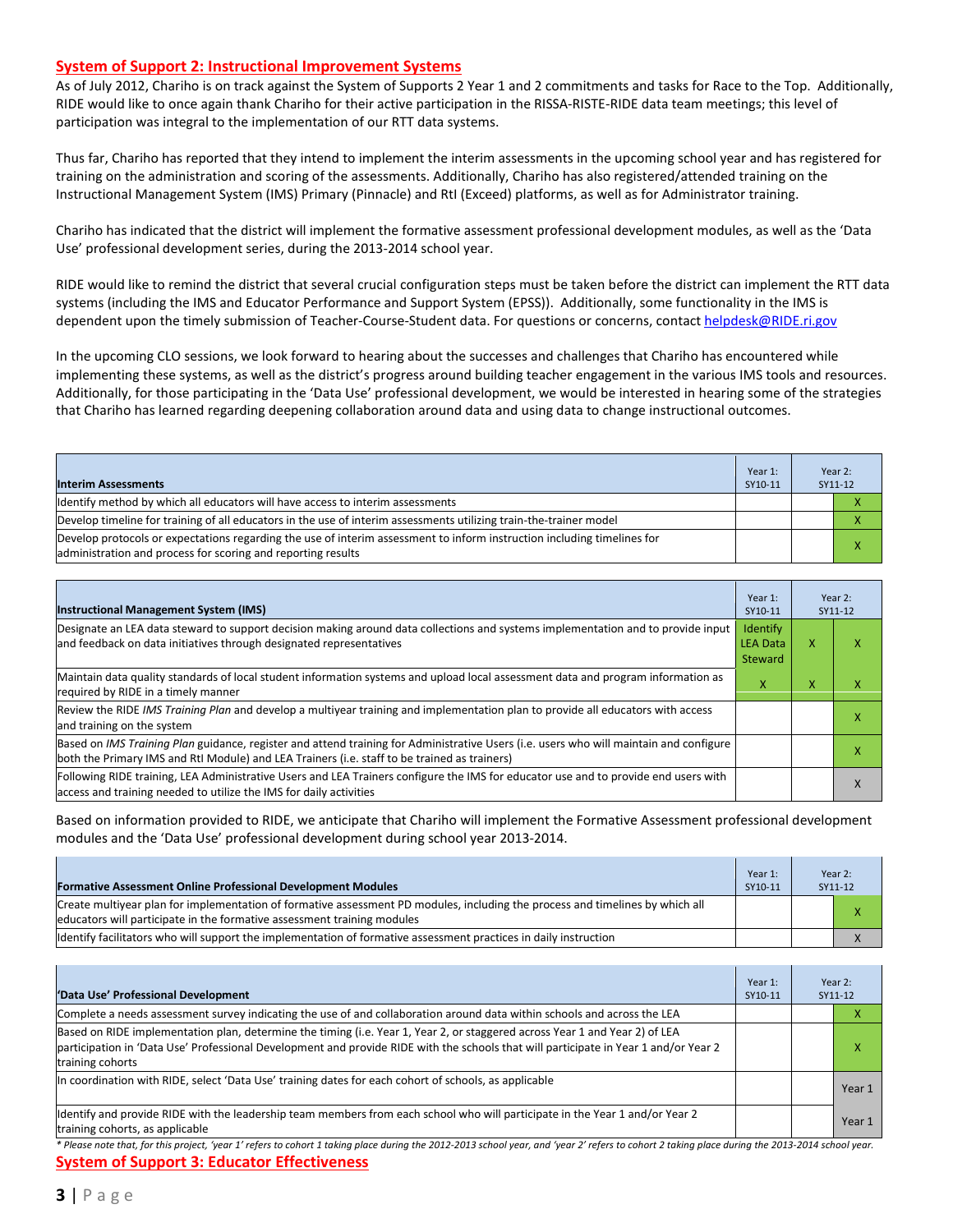As of July 2012, Chariho is on track against the System of Support 3 Year 1 and 2 commitments and tasks for Race to the Top.

| <b>Educator Evaluation</b>                                                                                                                                                                            |   |                           | Year 2:<br>SY11-12 |
|-------------------------------------------------------------------------------------------------------------------------------------------------------------------------------------------------------|---|---------------------------|--------------------|
| Participate in educator evaluation model design, development and refinement feedback opportunities.                                                                                                   | x | x                         | х                  |
| Ildentify District Evaluation Committee members, responsible for monitoring the implementation of the system and providing<br>recommendations to LEA leadership teams.                                | X |                           | x                  |
| Participate in field testing to support RI Model development                                                                                                                                          | x |                           |                    |
| ldentify individuals who will serve as primary and, if applicable, secondary/complementary evaluators                                                                                                 | x |                           | x                  |
| Send all required evaluators to RIDE-provided evaluator training on model; Send evaluators and system administrators to training on<br>the Educator Performance Support System (EPSS) data system     | X | X                         | x                  |
| Examine LEA Policies and Contracts for Challenges; where applicable, consider memorandums of understanding or contract renewal<br>language which will support district implementation of evaluations. |   | $\boldsymbol{\mathsf{x}}$ | x                  |
| Create a plan for the appropriate use of funds to support implementation of educator evaluation system.                                                                                               |   |                           | x                  |
| Complete required RI Model components of educators and building administrator evaluations.                                                                                                            |   | X                         | X                  |
| Submit evaluation data and documentation (e.g. component and summative level ratings, verified rosters); provide other requested<br>linformation to support RIDE research and system improvement.     |   |                           | x                  |

Based on their quarterly progress reports, Chariho has implemented all components of the Rhode Island Model for teacher and building administrator evaluations and submitted final summative evaluation ratings to RIDE.

To support implementation of the evaluation process, Chariho created a District Evaluation Committee (composed of teachers, support personnel, principals, central office staff, and union reps) and submitted these names to RIDE. Additionally, Chariho distributed Rhode Island Model manuals to all participating staff, and all certified staff received training from the superintendent in the evaluation model.

Chariho attended all evaluation training modules offered by RIDE during the 2011-2012 school year, and evaluators from the district attended the summer training Academies. We want to remind the district that all personnel responsible for evaluating teachers and building administrators must attend two half-days of additional professional development taking place over the 2012-2013 school year as well as online observation practice in addition to the Academy training during summer 2012; personnel responsible for evaluating both teachers and building administrators (e.g., a principal who evaluates teachers and an assistant principal) are only required to attend the *Academy for Personnel Evaluating Teachers*.

In their quarterly progress report, Chariho noted that they have encountered the following challenges around this work:

- Evaluator capacity and time constraints
- Teacher understanding around the components of the system, particularly the student learning objectives
- Inconsistent or unclear messaging from RIDE in terms of details of the system and optional versus mandated forms, etc.

RIDE would like to thank the district for their feedback on potential efficiencies to the system, and we look forward to continued opportunities for collaboration and feedback. In the upcoming CLO meetings, we hope that Chariho will consider sharing the strategies and resources they are using to support their evaluation process.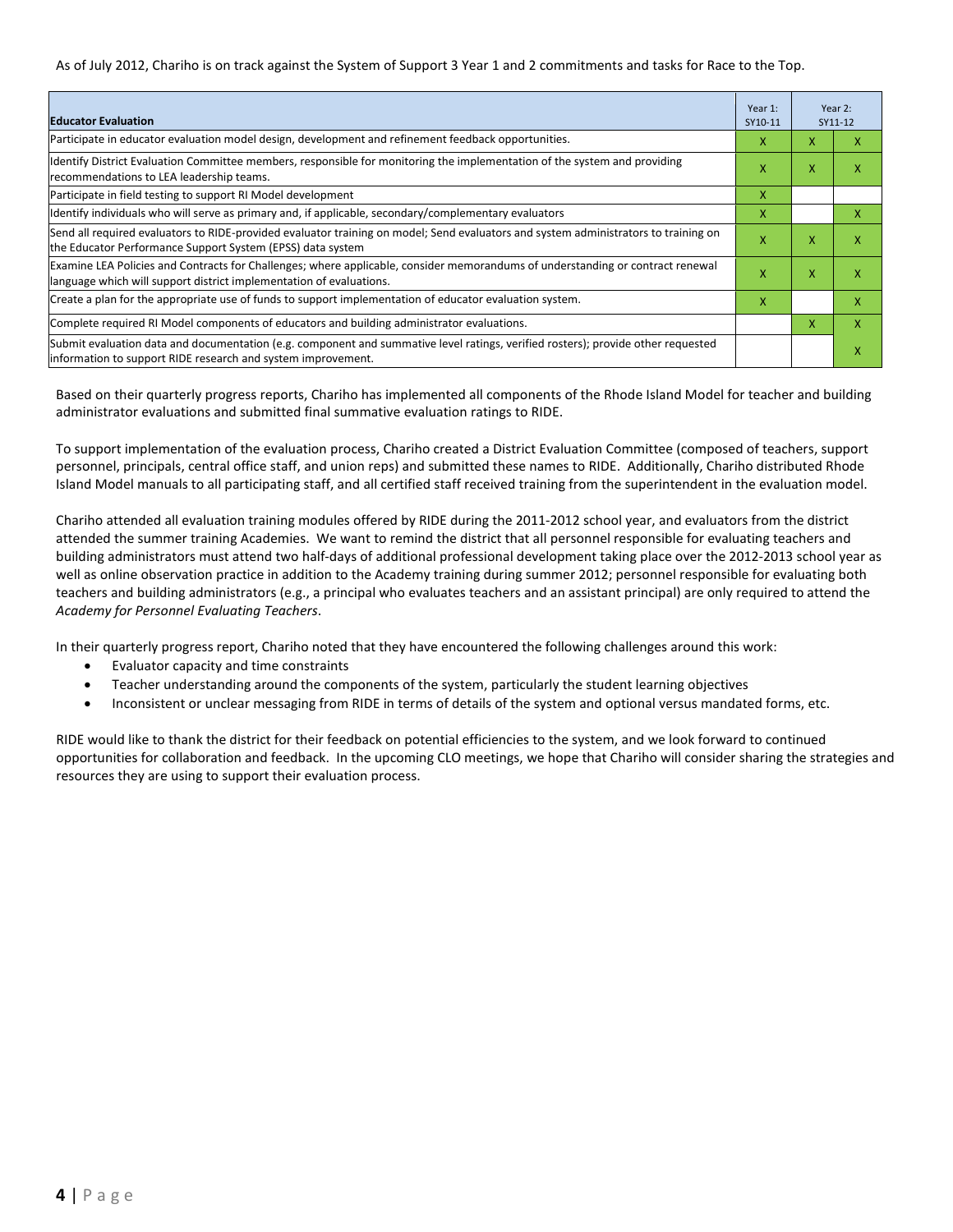#### **System of Support 4: Human Capital Development**

As of July 2012, Chariho is on track against the System of Support 4 Year 1 and 2 commitments and tasks for Race to the Top.

| <b>Recruitment (SchoolSpring)</b>                                                            | Year 1:<br>SY10-11 | Year 2:<br>SY11-12 |
|----------------------------------------------------------------------------------------------|--------------------|--------------------|
| Provide RIDE with feedback on the desired functionality of a state-wide recruitment platform |                    |                    |
| Attend orientation sessions with selected vendor and train relevant personnel as needed      |                    |                    |
| [Post open positions using the state-wide Recruitment Platform (SchoolSpring)                |                    |                    |

| <b>Beginning Teacher Induction</b>                                                                                                                                            | Year 1:<br>SY10-11 |   | Year 2:<br>SY11-12 |
|-------------------------------------------------------------------------------------------------------------------------------------------------------------------------------|--------------------|---|--------------------|
| Provide RIDE with feedback around the proposed design of the Induction Coach program                                                                                          | x                  |   |                    |
| If applicable, recommend potential Induction Coaches to RIDE                                                                                                                  |                    |   |                    |
| Review and revise hiring policies, timelines and processes in order to support appropriate and timely projections for anticipated hires<br>requiring induction coach services |                    |   |                    |
| Provide RIDE with list of beginning teachers who will receive Induction Coach support in a timely manner in order to ensure that all<br>beginning teachers have coaching      |                    |   |                    |
| Participate in RIDE-provided information opportunities in order to learn about induction coach program                                                                        |                    | ⋏ |                    |

In preparation for the 2012-2013 school year, Chariho continued to utilize the SchoolSpring recruitment platform to recruit for open positions.

During the 2011-2012 school year, Chariho had 6 beginning teachers which were supported by RIDE induction coaches. Additionally, in order to ensure that the district was involved with beginning teacher development, the assistant superintendent met with all beginning teachers throughout the 2011-2012 school year.

In their quarterly progress report, Chariho noted that they have encountered the following challenges around this work:

- Difficulty finding qualified and certified Career and Technical teachers, as well as a sufficient number of high-quality applicants in the areas of STEM and special education
- Communication between the district induction coach and central office staff

In the upcoming CLO sessions, RIDE looks forward to engaging in a deeper conversation around the revisions that Chariho and other LEAs have made to their hiring policies, timelines, and processes in order to support broader human capital initiatives including recruitment of highly qualified and diverse candidates and providing data-driven induction support to beginning teachers.

The contents of this report were developed under a Race to the Top grant from the U.S. Department of Education. However, those contents do not necessarily represent the policy of the U.S. Department of Education, and you should not assume endorsement by the Federal Government.